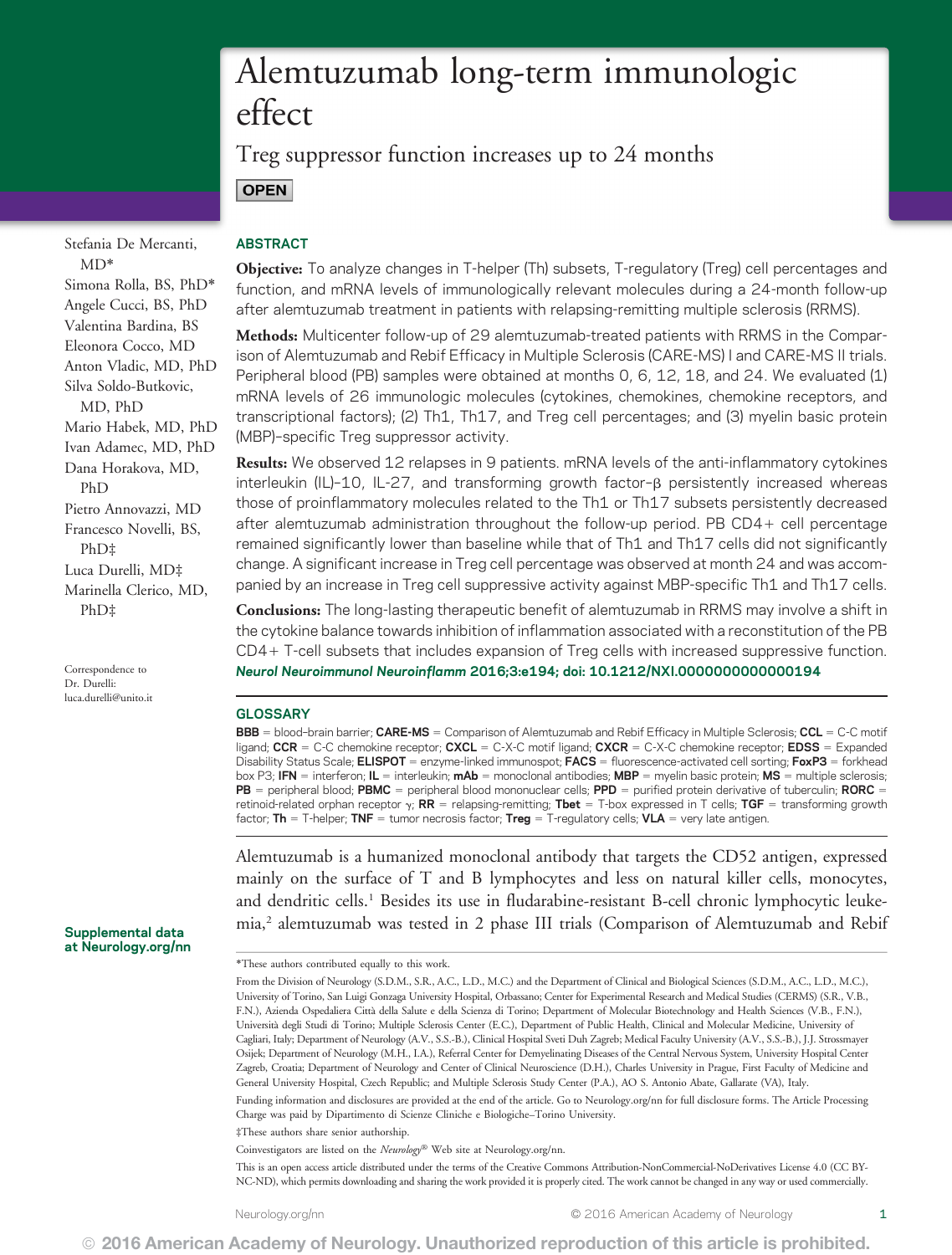Efficacy in Multiple Sclerosis [CARE-MS] I<sup>3</sup> and CARE-MS II<sup>4</sup>) in relapsing-remitting (RR) multiple sclerosis (MS). These 2 trials were designed to test the superiority of alemtuzumab vs interferon (IFN)- $\beta$ -1a, 44 mcg subcutaneously, 3 times a week. Compared with  $IFN-\beta$ , alemtuzumab significantly reduced relapse rate by  $49\%$ <sup>3</sup> to  $55\%$ <sup>4</sup> and the risk of sustained accumulation of disability over 6 months by  $42\%$ .<sup>4</sup>

A single therapeutic course of alemtuzumab induces severe T- and B-cell depletion, with lymphocyte repopulation occurring over several months,<sup>5</sup> and an increase of the percentage of T-regulatory cells (Treg).

T-helper (Th) subsets are involved in MS pathology, and brain MS lesions are enriched in Th1 and Th17 cells.<sup>6</sup> Th17 and Th1/17 cells (an intermediate subset producing interleukin  $[IL]$ –17 and  $IFN-\gamma^7$ are increased in the peripheral blood (PB) and CSF at the time of a new relapse<sup>8</sup> and cross the blood–brain barrier (BBB) more easily than Th1 cells.<sup>9</sup> Some reports have examined<sup>10,11</sup> the CD19, CD4, and CD8 subsets and related cytokine changes in a few patients treated with alemtuzumab. No studies have evaluated Treg function in alemtuzumab-treated patients with MS. We organized a multicenter 24-month study to analyze the changes in Th subsets, Treg proportion and function, and mRNA levels of cytokines and other immunologically related molecules during phase III alemtuzumab trials.<sup>3,4</sup> The long-term follow-up of immune system reconstitution together with clinical and radiologic data could provide practical tools to define the timing of repeated alemtuzumab courses.

METHODS Patients and clinical study design. Twentynine patients with RRMS<sup>12</sup> participating in CARE-MS I<sup>3</sup> and II<sup>4</sup> trials in 6 European MS centers entered this study and were evaluated at baseline and for 24 months after alemtuzumab treatment. Inclusion and exclusion criteria were described in the original articles.<sup>3,4</sup> Patients were treated with 12 mg/d IV alemtuzumab in 2 annual courses (5 administrations at month 0 and 3 administrations at month 12). Patients' demographic and clinical characteristics are reported in the table. Neurologic assessments, performed by blinded investigators, were done at baseline and repeated every month or in case of relapses. Blood samples were taken at baseline (before first alemtuzumab course) and at months 6, 12 (before second alemtuzumab course), 18, and 24. At each time point, blood cell count, coagulation,

| Table                                   | Demographic data |                |
|-----------------------------------------|------------------|----------------|
|                                         |                  | Values         |
| Sex. F/M                                |                  | 17/12          |
| Age at baseline, y                      |                  | $34 \pm 8.7$   |
| Age at onset, y                         |                  | $28.2 \pm 9.2$ |
| <b>EDSS at baseline</b>                 |                  | $2.5 \pm 1.1$  |
| Disease duration, y                     |                  | $5 \pm 3.5$    |
| No. relapses in the 2 y before baseline |                  | $1.7 \pm 1.1$  |
|                                         |                  |                |

Abbreviation:  $EDSS =$  Expanded Disability Status Scale. Values are n or mean  $\pm$  SD.

thyroid, liver, and kidney function were analyzed in a central facility. Fresh blood was collected in heparin-treated vacutainers and immediately sent to a single coordinating center located at the University of Torino for immunologic testing. All samples were received and processed within 48 hours from the blood withdrawal.

Standard protocol approvals, registrations, and patient consents. The institutional review board of the participating centers approved the study and all subjects gave written informed consent (protocol number Bio2009001).

Cytokine mRNA analysis. Aliquots (0.5 mL each) of blood were mixed with 1.3 mL RNAlater (Ambion, Life Technologies, Carlsbad, CA) immediately after arrival at the coordinating center and stored at  $-80^{\circ}$ C. To determine mRNA levels, samples were treated as previously described<sup>13</sup>: RNA was extracted with the RiboPure Blood Kit (Ambion) and cDNA obtained with the high-capacity cDNA reverse transcription kit (Applied Biosystems, Life Technologies, Monza, Italy).13

We assessed the mRNA levels of the following 26 immunologically relevant molecules whose function in MS has been documented by using TaqMan low-density arrays (Applied Biosystems 7900HT real-time PCR system)<sup>13</sup>: molecules with proinflammatory function including IL-1β,<sup>14</sup> IL-2,<sup>15</sup> IL-6,<sup>16</sup> IL-12,<sup>17</sup><br>H 17A <sup>18</sup> H 17E <sup>19</sup> H 21.<sup>20</sup> H 22.<sup>21</sup> H 22.<sup>22</sup> H 26.<sup>23</sup> HN 5.1<sup>4</sup> IL-17A,<sup>18</sup> IL-17F,<sup>19</sup> IL-21,<sup>20</sup> IL-22,<sup>21</sup> IL-23,<sup>22</sup> IL-26,<sup>23</sup> IFN- $\gamma$ ,<sup>14</sup> T-box expressed in T cells (Tbet),<sup>23</sup> retinoid-related orphan receptor  $\gamma$  (RORC),<sup>24</sup> tumor necrosis factor- $\alpha$  (TNF- $\alpha$ ),<sup>25</sup> C-C chemokine receptor type 3 (CCR3),<sup>26</sup> CCR4,<sup>27</sup> CCR5,<sup>26</sup>  $CCR6<sup>28</sup> C-X-C$  chemokine receptor type 3 (CXCR3),<sup>29</sup> C-X-C motif ligand 10 (CXCL10),<sup>29</sup> C-C motif ligand 20  $(CCL20)$ ,<sup>30</sup> and very late antigen  $4$   $(VLA4)$ <sup>31</sup>; and molecules with anti-inflammatory function, including IL-10,<sup>32</sup> IL-27,<sup>33</sup> transforming growth factor- $\beta$  (TGF- $\beta$ ),<sup>32</sup> and forkhead box P3 (FoxP3).34 Glyceraldehyde-3 phosphate dehydrogenase served as the housekeeping gene for normalization. The relative expression of each gene was calculated using the comparative threshold cycle method as directed by the manufacturer (User Bulletin No. 2, Applied Biosystems) and expressed in arbitrary units as previously described in detail.<sup>13</sup>

Flow cytometry (fluorescence-activated cell sorting [FACS]). PB mononuclear cells (PBMC) were isolated by density gradient centrifugation from heparinized venous blood. PBMC were stained for Treg cells with anti-CD4, anti-CD25, and anti-CD127 monoclonal antibodies (mAb) (Biolegend, San Diego, CA) on the cell surface. For detection of the transcriptional factor FoxP3, cells were fixed with fixation and permeabilization buffers (eBioscience, San Diego, CA) and were then stained with anti-FoxP3 mAb (eBioscience). The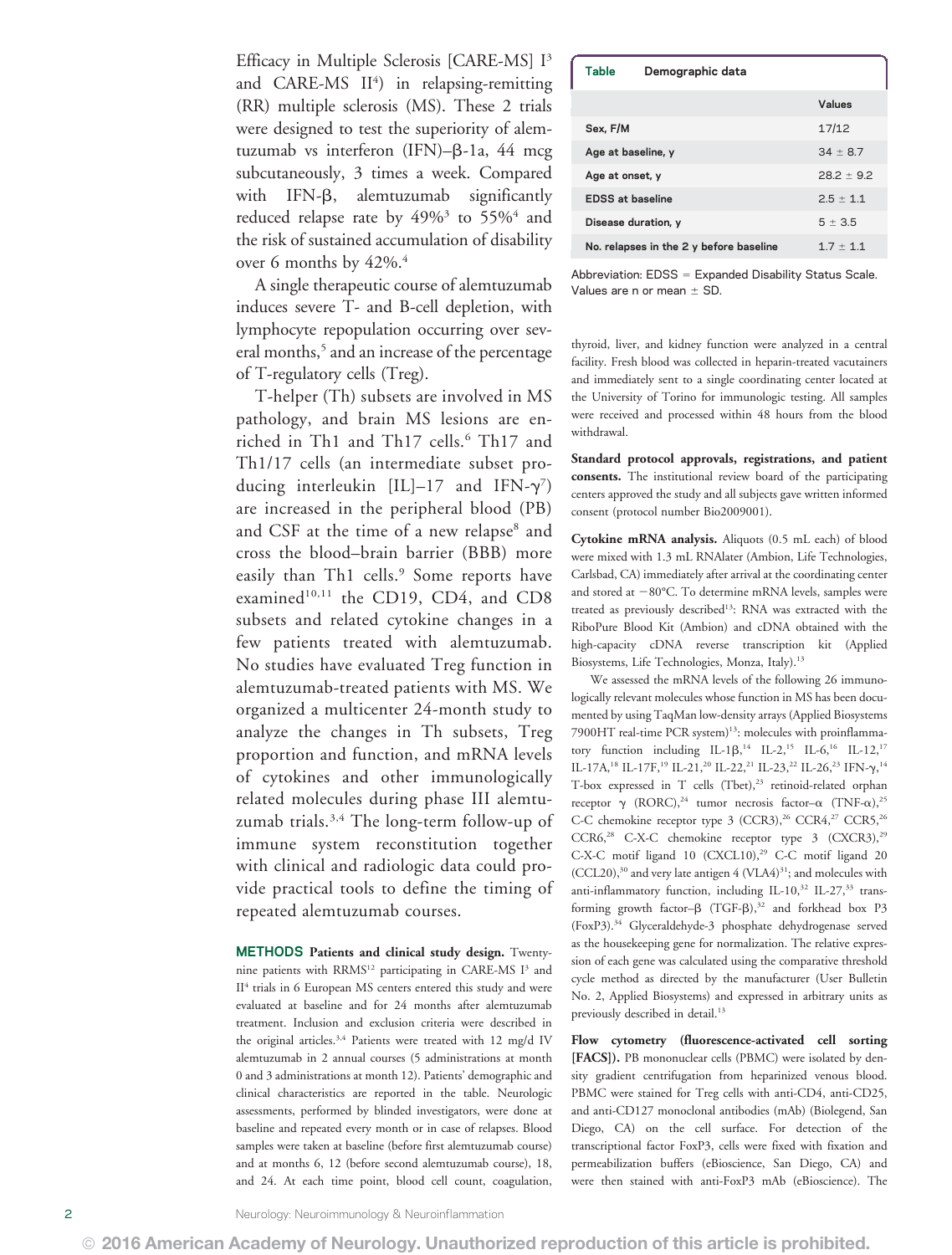expression of IL-17 and IFN- $\gamma$  was analyzed by intracellular cytokine staining.8,20 PBMC were cultured in Iscove's modified Dulbecco's medium (BioWhittaker, Walkersville, MD) supplemented with 10% fetal bovine serum (Invitrogen, Carlsbad, CA) and stimulated for 5 hours with Phorbol 12-myristate 13-acetate PMA (50 ng/mL) and ionomycin (500 ng/mL) in the presence of brefeldin A (10 mg/mL, Sigma-Aldrich, St. Louis, MO). Cells were first stained for the surface antigen CD4 (Biolegend) and then fixed with 4% paraformaldehyde, permeabilized with 0.5% saponin, followed by intracellular staining with anti-IL-17 and anti-IFN-g mAbs (Biolegend). Stained PBMC were acquired on a FACSCalibur (BD Biosciences, San Jose, CA) and analyzed with FlowJo software (Ashland, OR).

Enzyme-linked immunospot (ELISPOT) assay. Antigenspecific IFN- $\gamma$  and IL-17-producing cells and antigen-specific suppressor activity of Treg cells were assessed by ELISPOT (eBioscience) at months 0, 12, and 24. To remove Treg cells from PBMC (PBMCCD25-), the CD25+ fraction was depleted using immunomagnetic beads (Miltenyi Biotec, Bergisch Gladbach, Germany).  $1 \times 10^5$  Total PBMC or PBMCCD25were seeded in 96-well ELISPOT assay plates (Millipore, Darmstadt, Germany) in triplicate and incubated for 48 hours at 37°C either with myelin basic protein (MBP, 40 mg/mL, Sigma-Aldrich) or with purified protein derivative of tuberculin (PPD, 40 mg/mL, Sigma-Aldrich) as control.8 IFN-g-specific or IL-17-specific spots were counted by computer-assisted image analysis (Transtec 1300 ELISpot Reader; AMI Bioline, Buttigliera Alta, Italy). The number of IFN-g or IL-17 spots produced spontaneously was subtracted from the number of spots produced by antigen-stimulated cells to obtain the number of IFN- $\gamma$  and IL-17 antigen-specific spots in the PBMC or in the PBMCCD25-, as previously described.<sup>8</sup>

Statistical analysis. Statistical analysis was performed using Prism 5.0 GraphPad (La Jolla, CA) software. For the longitudinal follow-up, statistical significance was calculated with respect to baseline by using one-way analysis of variance for repeated measures followed by Bonferroni multiple comparison posttest.<sup>8,20</sup> Pearson  $t$  test was used to analyze the differences between groups.  $p$  Values  $\leq 0.05$  were considered statistically significant.

RESULTS Clinical results. A cohort of 29 patients with RRMS was followed for 24 months during the CARE-MS I<sup>3</sup> and II<sup>4</sup> trials. Three patients did not receive the second alemtuzumab course, 2 owing to early study dropout and another owing to the occurrence of thrombocytopenia. The most common adverse events were cutaneous rashes. Thrombocytopenia and isolated neutropenia occurred in 2 patients, respectively, 4 and 6 months after the first course. A few infections occurred: herpes labialis (2 cases), mild upper respiratory tract (7 cases) and lower urinary tract (6 cases) infections, and one case of pneumonia. A single case of autoantibody-negative subclinical hypothyroidism was registered. No patient developed a serious adverse event.

Nine patients experienced a total of 12 clinical relapses (figure e-1 on the Neurology® Web site at [Neurology.org/nn\)](http://nn.neurology.org/lookup/doi/10.1212/NXI.0000000000000194). The mean Expanded Disability Status Scale (EDSS) score did not change significantly during the 24-month follow-up (EDSS score from 2. 5 at baseline to 2.3 at month 24).

Increase in anti-inflammatory cytokines and decrease in proinflammatory cytokines, chemokines, and chemokine receptors. PB mRNA levels of the anti-inflammatory cytokines IL-10, IL-27, and TGF- $\beta$  significantly increased at each time point after alemtuzumab treatment compared with baseline. FoxP3 mRNA significantly increased at month 12 and thereafter (figure 1A). mRNA levels of proinflammatory cytokines and transcriptional factors related to the Th17 (IL-1B, IL-6, IL-17A, IL-17F, IL-23, IL-26, TNF- $\alpha$ , RORC) and Th1 subset (IL-12, IFN- $\gamma$ , Tbet), and of proinflammatory chemokines or chemokine receptors (CCR3, CCR4, CCR5, CCR6, CXCR3, CXCL10, CCL20, VLA4) (figure 1B), significantly decreased at each time point compared with baseline, except for IL-22, which did not decrease at month 18. Overall, the observed increases and decreases in mRNA levels occurred during the first 12 months, and remained at values similar to month 12 thereafter. Interestingly, IL-2, a cytokine that promotes T-cell proliferation, significantly increased at month 18 and 24 (figure 1B). We did not observe any differences in any of the mRNA levels either before or after treatment in the 3 patients who developed autoimmune adverse events compared to the other patients. Unlike what was observed in another group of alemtuzumab-treated patients,35 IL-21 decreased after alemtuzumab treatment in all our patients, regardless of the occurrence of autoimmune adverse events. This difference might be related to the difference in the technique used to determine IL-21, i.e., the detection of the protein mRNA in our study or the protein itself with ELISA in the other reports.<sup>35</sup>

Increase in Treg cells percentage and function in the late phase of alemtuzumab treatment follow-up.  $CD4+$  cell percentage in the PBMC rapidly decreased after the first course. At month 6, it was reduced by 66% compared to baseline and, although the percentage increased in the following months, it still remained significantly lower than baseline throughout the follow-up (figure 2A). We did not observe any significant changes in the percentage of Th1 or Th17 (single producing or IL-17 and IFN- $\gamma$ coproducing) cells within the  $CD4+$  fraction at any of the time points (figure 2B); however, the absolute numbers of Th17 and Th1 cells were significantly decreased after alemtuzumab administration (figure e-2). Of interest, a significant increase from baseline of IL-17  $CD4+$ -producing cells, accompanied by IL-2 mRNA increase in the blood, was observed in 6 patients who had a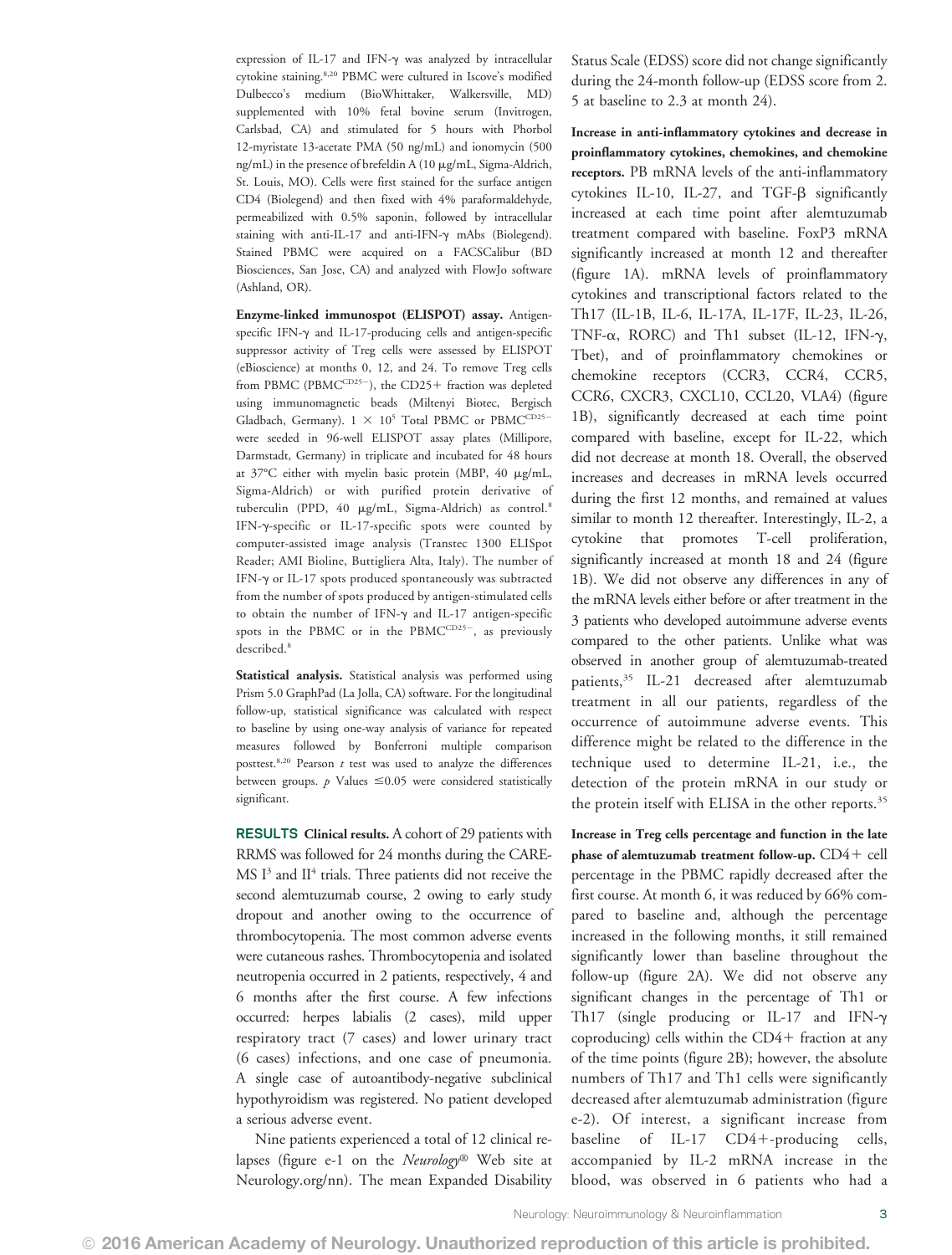

mRNA levels of anti-inflammatory (A) and proinflammatory (B) molecules are presented as arbitrary units (AU) (see Methods) at months 0, 6, 12, 18, and 24. Horizontal black lines indicate means. Statistical significance (one-way analysis of variance) is calculated with respect to baseline (month 0) values, and indicated as  $*_p$  < 0.05,  $*_p$  < 0.001,  $_{**p}$  < 0.0001. CCL = C-C motif ligand; CCR = C-C chemokine receptor; CXCL = C-X-C motif ligand; CXCR = C-X-C chemokine receptor; FoxP3 = forkhead box P3; IFN = interferon; IL = interleukin; TGF = transforming growth factor; TNF = tumor necrosis factor; VLA = very late antigen.

clinical relapse around month 18 (figure 3). A significant increase in CD4+CD25highCD127lowFoxP3+ Treg cell percentage was observed at month 24 (figure 2C). To understand if the increase was due to an expansion of the memory Treg cell compartment or to a de novo production of naive Treg cells, we analyzed the expression of CD45RA and CD45RO in the FoxP3+ fraction. We observed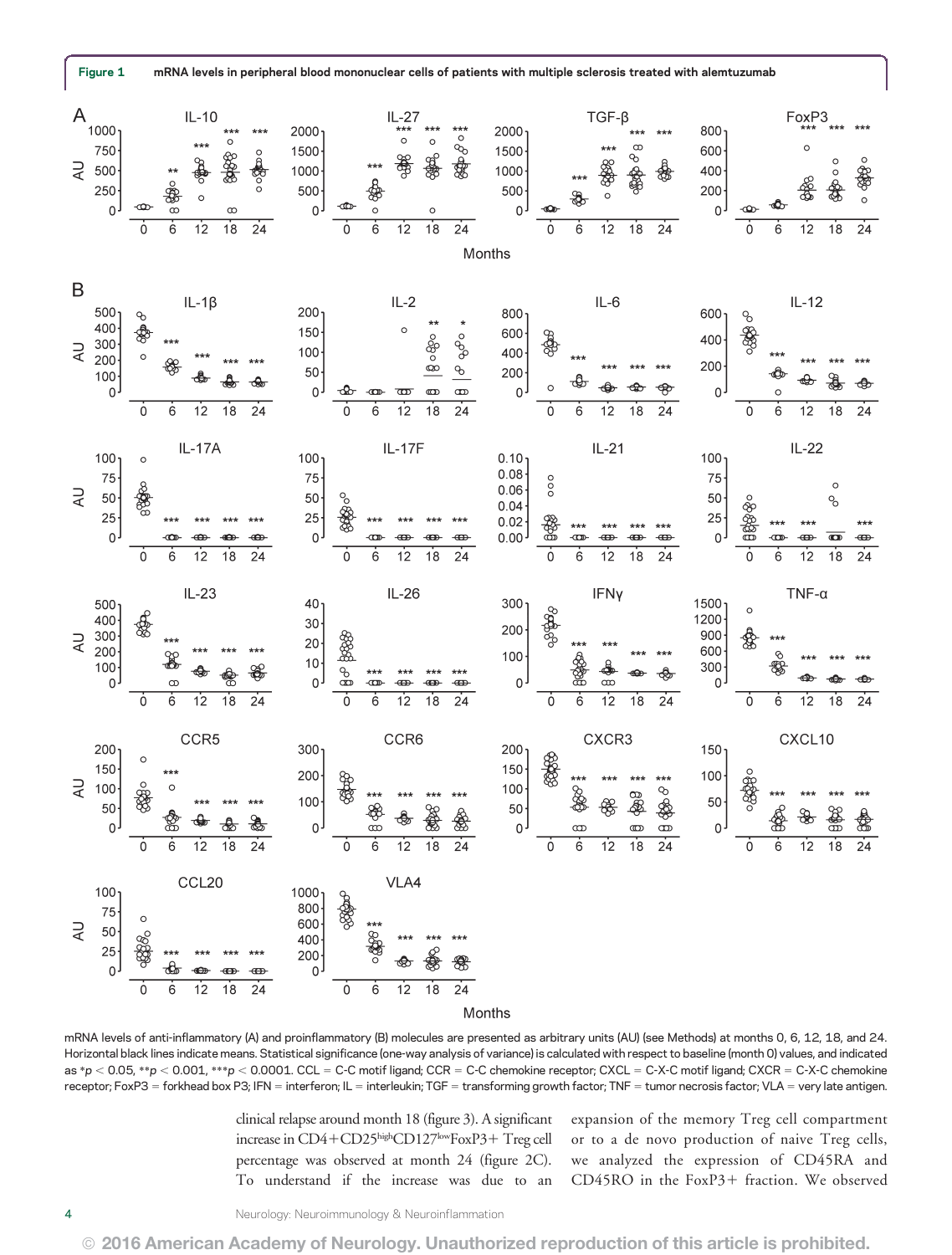Figure 2 CD4+ T-cell subsets fluorescence-activated cell sorting analysis in peripheral blood mononuclear cells of patients with multiple sclerosis treated with alemtuzumab



(A) CD4+ lymphocyte percentage. (B) Interleukin (IL)-17, interferon (IFN)- $\gamma$ , and IL-17/IFN- $\gamma$ -producing cell percentage among the CD4+ fraction. (C) CD4+CD25highCD127lowforkhead box P3 (FoxP3+) T-regulatory cells lymphocyte percentage among the CD4+ fraction. (D) Percentage of CD4+FoxP3+ cells expressing CD45RO and CD45RA. Statistical significance (one-way analysis of variance) is calculated with respect to baseline (month 0) values, and indicated as  $*p < 0.05$ ,  $*$  $p$  < 0.001,  $**p$  < 0.0001.

a significant increase in the percentage of memory CD45RO+CD4+FoxP3+ lymphocytes, accompanied by a relative contraction of the percentage of naive  $CD45RA+CD4+FoxP3+$ lymphocytes.



Fluorescence-activated cell sorting analysis of IL-17-producing cell percentage among the  $CD4+$  fraction (A) and mRNA levels of IL-2 (B) at months 0 and 18 in 6 patients with a documented relapse around month 18.  $^{**}p < 0.001$ ,  $^{***}p <$ 0.0001, Pearson  $t$  test.  $AU =$  arbitrary units.

Suppressor function was assessed by measuring the antigen-specific IFN- $\gamma$  and IL-17 production in the PBMC before and after CD25+ fraction depletion. If the CD25+ T-cell fraction contained cells with regulatory activity, an increase in IFN- $\gamma$  and IL-17 production by PBMCCD25- cells should occur after depletion. At baseline, 33% of the patients displayed an increase in MBP-specific spots after Treg depletion. This percentage increased slightly to 42% at month 12, and further increased to 60% (significantly compared to baseline) at month 24 (figure 4). This increase in suppressor function was specific for MBP, a CNS antigen, and did not occur for PPD (data not shown).

DISCUSSION Our study suggests that alemtuzumab long-lasting therapeutic effect in MS may involve a shift in the cytokine balance towards inhibition of inflammation associated with a reconstitution of the PB  $CD4+$  T-cell subsets involving the expansion of Treg cells with increased suppressive function.

In agreement with previous studies,<sup>5,11</sup> we observed a dramatic and early reduction of the  $CD4+$  population in our patients. The reconstitution of  $CD4+$  lymphocytes occurred slowly and  $24$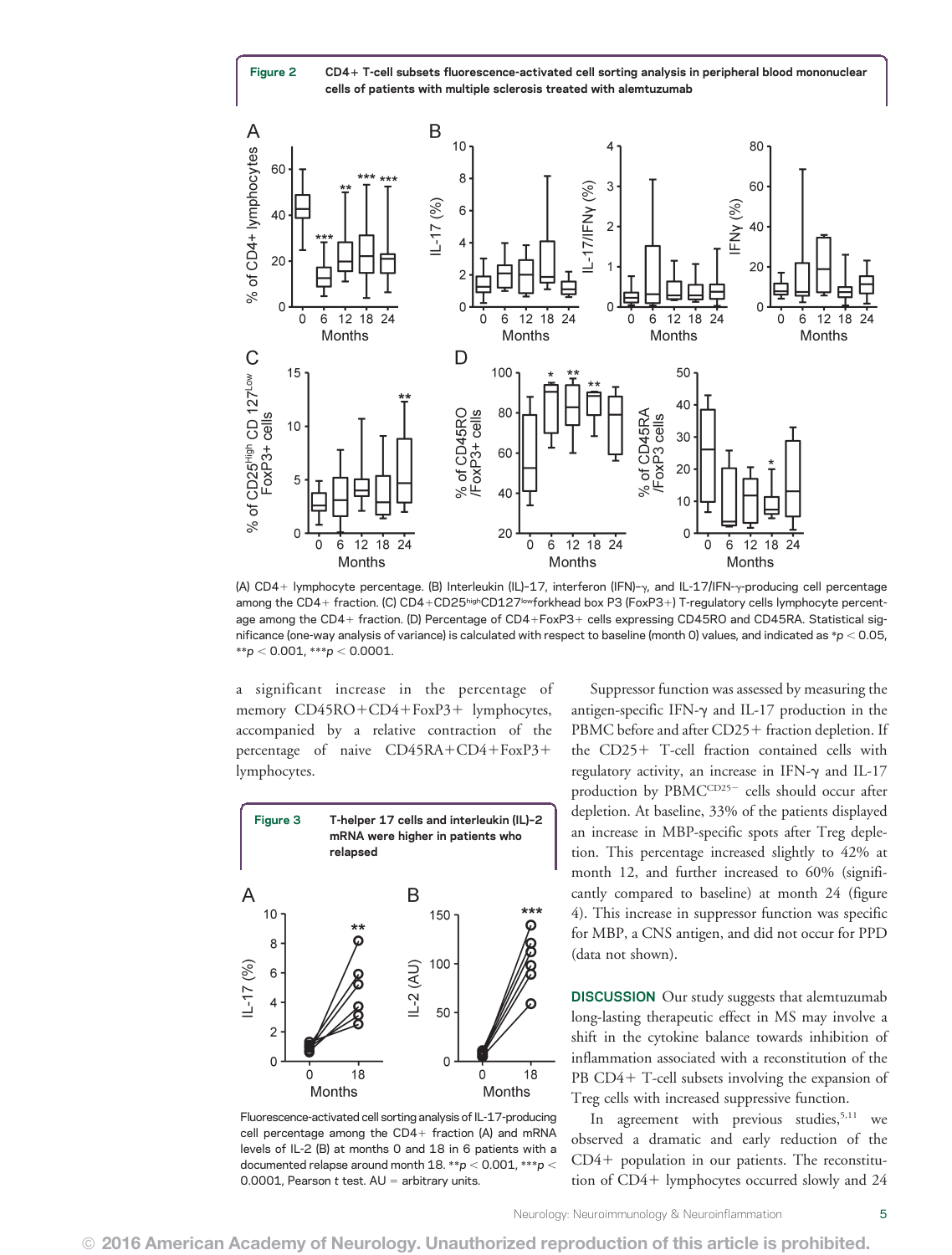

Myelin basic protein (MBP)–specific spots in the peripheral blood mononuclear cells (PBMC) or in PBMCCD25- after background subtraction of unstimulated PBMC or PBMCCD25-, respectively. Percentages indicate the percentage of patients displaying an increase in MBP-specific spots in the PBMCCD25- compared with PBMC. \*p < 0.05, Pearson t test.

months after the first alemtuzumab administration the percentage of  $CD4+$  cells was still approximately half of the baseline level.

Th1 and Th17 cells are important effectors in the pathogenesis of RRMS,<sup>6,8,20,36,37</sup> whereas Treg cells counteract their encephalitogenic effect.<sup>38</sup> The number of Th17 and Th1 cells in the blood and the mRNA transcripts of proinflammatory cytokines and transcription factors related to these subsets decreased at all timepoints after alemtuzumab administration compared to baseline. Analysis of the mRNA levels revealed profound modification after treatment as a significant decrease of chemokine receptors related to Th17 (CCR6,<sup>28</sup> CCR4<sup>27</sup>) and Th1 cells (CCR3,26 CCR5,26 CXCR329) infiltration into the CNS, and of the VLA-4 integrin, which plays a role in T-cell penetration of the BBB, was observed. Two chemokines that are thought to play a role in the pathogenesis of MS, CCL20 and CXCL10, were significantly decreased after treatment as well. CCL20 is secreted both by the epithelial cells of the inflamed BBB that recruits  $CCR6+ Th17$  cells as well as by Th17 themselves and its serum level was found significantly increased in patients with RRMS.<sup>30</sup> CXCL10 serum/tissue ratio is increased in MS.29 These data suggest that the beneficial effects of alemtuzumab in MS are due to a reduction of both proinflammatory cytokines and T-cell recruitment into the CNS.

IL-27, TGF-b, and IL-10 mRNA levels increased after 6 and 12 months and exceeded baseline levels up to 24 months after treatment. The dendritic cellderived IL-27 cytokine is an important inhibitor of Th17/Th1 responses. $39$  TGF- $\beta$  and IL-10 increase Treg cell functions; in MS, IL-10 production is decreased prior to relapses and increased during

clinical remission. Increase in the mRNA levels of these cytokines suggests that alemtuzumab shifts the balance towards the production of anti-inflammatory cytokines. The mRNA level of FoxP3 was also upregulated in the blood starting from 12 months after alemtuzumab treatment and even increasing after 24 months, suggesting a Treg cell expansion in number and function. Our study has identified a significantly long-lasting posttreatment increase in Treg cell percentage and function, differently from other reports,5,11 where the percentage of Treg cells slowly returns to baseline over 12 months postalemtuzumab. At month 24, a significant increase in the CD4+CD25highCD127lowFoxP3+ Treg cell percentage in the PBMC was observed. Moreover, we measured a significant increase in MBP-specific suppressive function, suggesting that the expanded Treg cells specifically suppress myelin-induced autoimmune responses. In agreement with Havari et al.,<sup>40</sup> we observed that after alemtuzumab, the percentage of Treg increased, along with an increase of suppressive activity mediated by contact-dependent and contactindependent mechanisms such as IL-2 consumption. IL-2 is required for effector T-cell proliferation and for Treg function and proliferation. However, further studies are needed to understand the meaning of the increase in Treg cell-suppressive function in the late phase of alemtuzumab treatment follow-up.

From this clinical and immunologic study during a 24-month follow-up after alemtuzumab treatment, we can draw the conclusion that alemtuzumab clinical efficacy may be related to its long-term effects on the immune system, bringing about a significant and long-lasting reduction in the production of proinflammatory molecules and an increase in antiinflammatory activity.

In particular, an increase of molecules related to Treg cells was found.

This goes along with the finding of increased Treg suppressor function, which peaked 24 months after alemtuzumab administration, probably indicating a favorable immunoreconstitution. The continuation of this study up to 48 months of follow-up after the first alemtuzumab administration may provide useful clinical information, for example about the possible timing for further courses of this treatment.

#### AUTHOR CONTRIBUTIONS

S.D.M., S.R., F.N., L.D., M.C.: design and conceptualization of the study. S.D.M., S.R.: analysis and interpretation of the data. S.D.M., S.R., F.N., L.D., M.C.: drafting the manuscript for intellectual content. S.D.M., S.R., A.C., V.B., E.C., A.V., S.S.-B., M.H., I.A., D.H., P.A., F.N., L.D., M.C.: revising the manuscript for intellectual content. S.D.M., M.C., E.C., A.V., S.S.-B., M.H., I.A., D.H., P.A.: patient enrollment and follow-up.

#### STUDY FUNDING

Supported by Genzyme (Bio2009001) and the Federazione Italiana Sclerosi Multipla (FISM, 2011/R/28).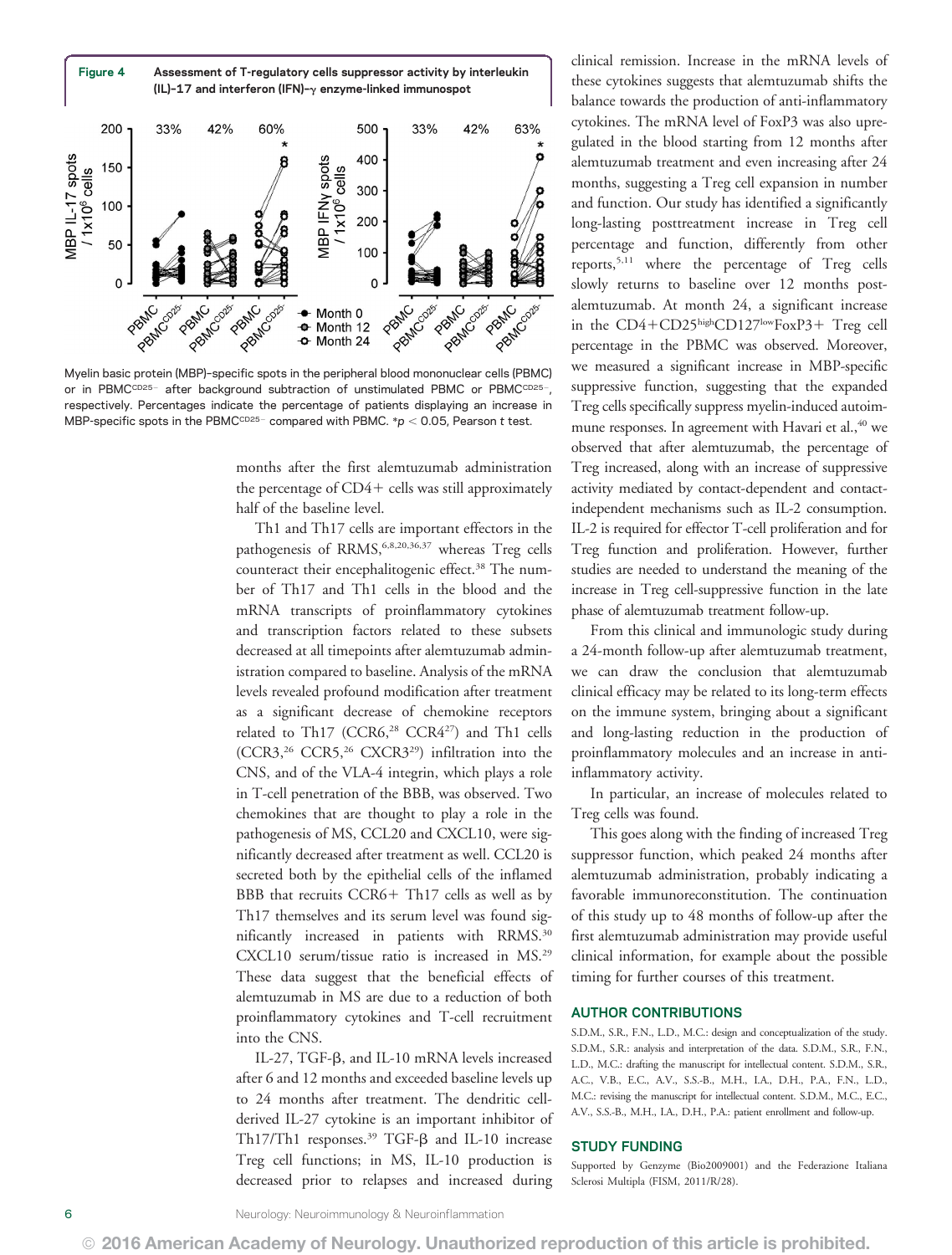#### **DISCLOSURE**

S. De Marcanti, S. Rolla, A. Cucci, and V. Bardina report no disclosures. E.E. Cocco serves on scientific advisory boards for Bayer, Biogen, Merck, Novartis, Sanofi-Genzyme, and Teva; received travel support from Biogen, Merck, Bayer, Novartis, Genzyme, and Teva; received speaker fees from Biogen, Merck, Bayer, Novartis, Genzyme, Teva, and Almirall; and received research support from Fondazione Banco di Sardegna funded by Italian Multiple Sclerosis Foundation. A. Vladic, S. Soldo-Butkovic, M. Habek, and I. Adamec report no disclosures. D. Horakova received travel funding, speaker honoraria, and/or consultant fees from Biogen, Novartis, Merck, Bayer Schering, and Teva; is an associate editor for BMC Neurology; and received research support from Biogen and Czech Ministries of Education and Health. P. Annovazzi served on the scientific advisory board for Merck Serono, Novartis, Biogen, and Genzyme, and received speaker honoraria from Biogen, Genzyme, Novartis, and Teva. F. Novelli received research support from Fondazione Italiana Sclerosi Multipla. L. Durelli and M. Clerico report no disclosures. Go to [Neurology.org/nn](http://nn.neurology.org/lookup/doi/10.1212/NXI.0000000000000194) for full disclosure forms.

Received September 14, 2015. Accepted in final form October 30, 2015.

#### **REFERENCES**

- 1. Hartung HP, Aktas O, Boyko AN. Alemtuzumab: a new therapy for active relapsing-remitting multiple sclerosis. Mult Scler 2015;21:22–34.
- 2. Keating MJ, Flinn I, Jain V, et al. Therapeutic role of alemtuzumab (Campath-1H) in patients who have failed fludarabine: results of a large international study. Blood 2002;10:3554–3561.
- 3. Cohen JA, Coles AJ, Arnold DL, et al. Alemtuzumab versus interferon beta 1a as first-line treatment for patients with relapsing-remitting multiple sclerosis: a randomised controlled phase 3 trial. Lancet 2012;380:1819–1828.
- 4. Coles AJ, Twyman CL, Arnold DL, et al. Alemtuzumab for patients with relapsing multiple sclerosis after diseasemodifying therapy: a randomised controlled phase 3 trial. Lancet 2012;380:1829–1839.
- 5. Cox AL, Thompson SA, Jones JL, et al. Lymphocyte homeostasis following therapeutic lymphocyte depletion in multiple sclerosis. Eur J Immunol 2005;11:3332–3342.
- 6. Kebir H, Ifergan I, Alvarez JI, et al. Preferential recruitment of interferon-gamma-expressing TH17 cells in multiple sclerosis. Ann Neurol 2009;66:390–402.
- 7. Bettelli E, Oukka M, Kuchroo VK. T(H)-17 cells in the circle of immunity and autoimmunity. Nat Immunol 2007;8:345–350.
- 8. Durelli L, Conti L, Clerico M, et al. T-helper 17 cells expand in multiple sclerosis and are inhibited by interferon-beta. Ann Neurol 2009;65:499–509.
- 9. Kebir H, Kreymborg K, Ifergan I, et al. Human TH17 lymphocytes promote blood-brain barrier disruption and central nervous system inflammation. Nat Med 2007;13:1173–1175.
- 10. Hill-Cawthorne GA, Button T, Tuohy O, et al. Long term lymphocyte reconstitution after alemtuzumab treatment of multiple sclerosis. J Neurol Neurosurg Psychiatry 2012; 83:298–304.
- 11. Zhang X, Tao Y, Chopra M, et al. Differential reconstitution of T cell subsets following immunodepleting treatment with alemtuzumab (anti-CD52 monoclonal antibody) in patients with relapsing-remitting multiple sclerosis. J Immunol 2013;191:5867–5874.
- 12. McDonald WI, Compston A, Edan G, et al. Recommended diagnostic criteria for multiple sclerosis: guidelines from the International Panel on the diagnosis of multiple sclerosis. Ann Neurol 2001;50:121–127.
- 13. Cucci A, Barbero P, Clerico M, et al. Pro-inflammatory cytokine and chemokine mRNA blood level in multiple sclerosis is related to treatment response and interferonbeta dose. J Neuroimmunol 2010;226:150–157.
- 14. Romme Christensen J, Börnsen L, Hesse D, et al. Cellular sources of dysregulated cytokines in relapsing-remitting multiple sclerosis. J Neuroinflammation 2012;14:9–215.
- 15. Milo R. The efficacy and safety of daclizumab and its potential role in the treatment of multiple sclerosis. Ther Adv Neurol Disord 2014;7:7–21.
- 16. Tao Y, Zhang X, Chopra M, et al. The role of endogenous IFN- $\beta$  in the regulation of Th17 responses in patients with relapsing-remitting multiple sclerosis. J Immunol 2014;192:5610–5617.
- 17. Jana M, Mondal S, Jana A, Pahan K. Interleukin-12 (IL-12), but not IL-23, induces the expression of IL-7 in microglia and macrophages: implications for multiple sclerosis. Immunology 2014;141:549–563.
- 18. Jadidi-Niaragh F, Mirshafiey A. Th17 cell, the new player of neuroinflammatory process in multiple sclerosis. Scand J Immunol 2011;74:1–13.
- 19. Tzartos JS, Craner MJ, Friese MA, et al. IL-21 and IL-21 receptor expression in lymphocytes and neurons in multiple sclerosis brain. Am J Pathol 2011;178:794–802.
- 20. Rolla S, Bardina V, De Mercanti S, et al. Th22 cells are expanded in multiple sclerosis and are resistant to IFN-b. J Leukoc Biol 2014;96:1155–1164.
- 21. Shajarian M, Alsahebfosoul F, Etemadifar M, et al. IL-23 Plasma level measurement in relapsing remitting multiple sclerosis (RRMS) patients compared to healthy subjects. Immunol Invest 2014;1:1–9.
- 22. Vojdani A, Lambert J. The role of Th17 in neuroimmune disorders: target for CAM therapy: part I. Evid Based Complement Alternat Med 2011;9:27–294.
- 23. MK Racke, Yang Y, Lovett-Racke AE. Is t-bet a potential therapeutic target in multiple sclerosis? J Interferon Cytokine Res 2014;34:623–632.
- 24. Xiao S, Yosef N, Yang J, et al. Small-molecule ROR $\gamma$ t antagonists inhibit T helper 17 cell transcriptional network by divergent mechanisms. Immunity 2014;40:477–489.
- 25. Farhadi N, Oryan S, Nabiuni M. Serum levels of melatonin and cytokines in multiple sclerosis. Biomed J 2014; 37:90–92.
- 26. Simpson J, Rezaie P, Newcombe J, Cuzner ML, Male D, Woodroofe MN. Expression of the beta-chemokine receptors CCR2, CCR3 and CCR5 in multiple sclerosis central nervous system tissue. J Neuroimmunol 2000;108:192–200.
- 27. Mony JT, Khorooshi R, Owens T. Chemokine receptor expression by inflammatory T cells in EAE. Front Cell Neurosci 2014;4:8–187.
- 28. Reboldi A, Coisne C, Baumjohann D, et al. C-C chemokine receptor 6-regulated entry of TH-17 cells into the CNS through the choroid plexus is required for the initiation of EAE. Nat Immunol 2009;10:514–523.
- 29. Vazirinejad R, Ahmadi Z, Kazemi Arababadi M, Hassanshahi G, Kennedy D. The biological functions, structure and sources of CXCL10 and its outstanding part in the pathophysiology of multiple sclerosis. Neuroimmunomodulation 2014;21:322–330.
- 30. Jafarzadeh A, Bagherzadeh S, Ebrahimi HA, et al. Higher circulating levels of chemokine CCL20 in patients with multiple sclerosis: evaluation of the influences of chemokine gene polymorphism, gender, treatment and disease pattern. J Mol Neurosci 2014;53:500–505.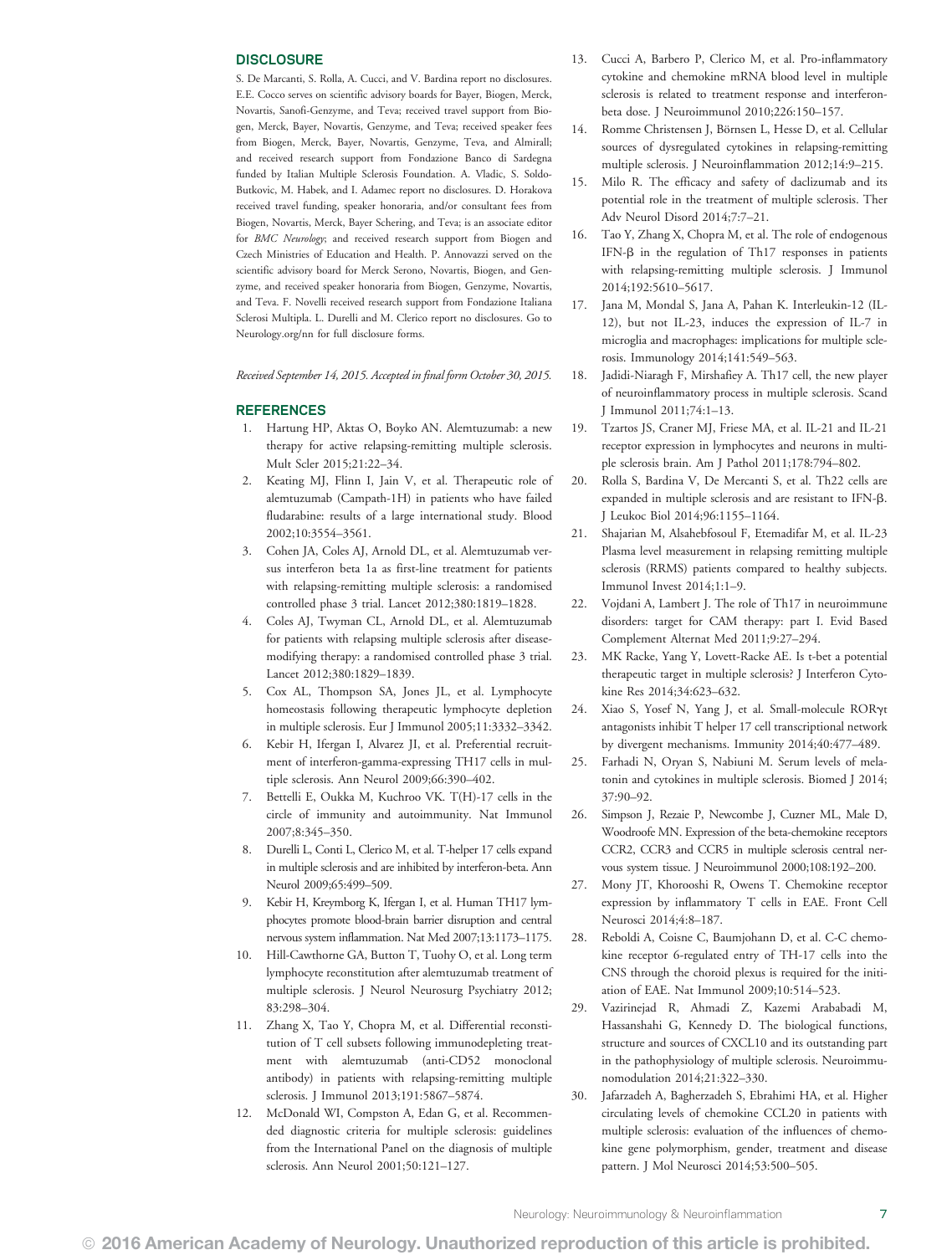- 31. Steinman L. Immunology of relapse and remission in multiple sclerosis. Annu Rev Immunol 2014;32:257–281.
- 32. Shaygannejad V, Montazeri S, Jamshidian A, et al. Correlation of midkine serum level with pro- and antiinflammatory cytokines in multiple sclerosis. Iran J Immunol 2014;11:134–138.
- 33. Babaloo Z, Yeganeh RK, Farhoodi M, Baradaran B, Bonyadi M, Aghebati L. Increased IL-17A but decreased IL-27 serum levels in patients with multiple sclerosis. Iran J Immunol 2013;10:47–54.
- 34. Edström M, Mellergård J, Mjösberg J, et al. Suppressive populations in blood: transcriptional characteristics of  $CD4+T$  cells in multiple sclerosis: relative lack of suppressive populations in blood. Mult Scler 2011;17:57–66.
- 35. Costelloe L, Jones J, Coles A. Secondary autoimmune diseases following alemtuzumab therapy for multiple sclerosis. Expert Rev Neurother 2012;12:335–341.
- 36. Sospedra M, Martin R. Immunology of multiple sclerosis. Annu Rev Immunol 2005;23:683–747.
- 37. Li Y, Wang H, Long Y, Lu Z, Hu X. Increased memory Th17 cells in patients with neuromyelitis optica and multiple sclerosis. J Neuroimmunol 2011;234:155–160.
- 38. Viglietta V, Baecher-Allan C, Weiner HL, Hafler DA. Loss of functional suppression by  $D4+CD25+$  regulatory T cells in patients with multiple sclerosis. J Exp Med 2004;199:971–979.
- 39. Chong WP, Horai R, Mattapallil MJ, et al. IL-27p28 inhibits central nervous system autoimmunity by concurrently antagonizing Th1 and Th17 responses. J Autoimmun 2014; 50:12–22.
- 40. Havari E, Turner MJ, Campos-Rivera J, et al. Impact of alemtuzumab treatment on the survival and function of human regulatory T cells in vitro. Immunology 2014;1: 123–131.

8 Neurology: Neuroimmunology & Neuroinflammation